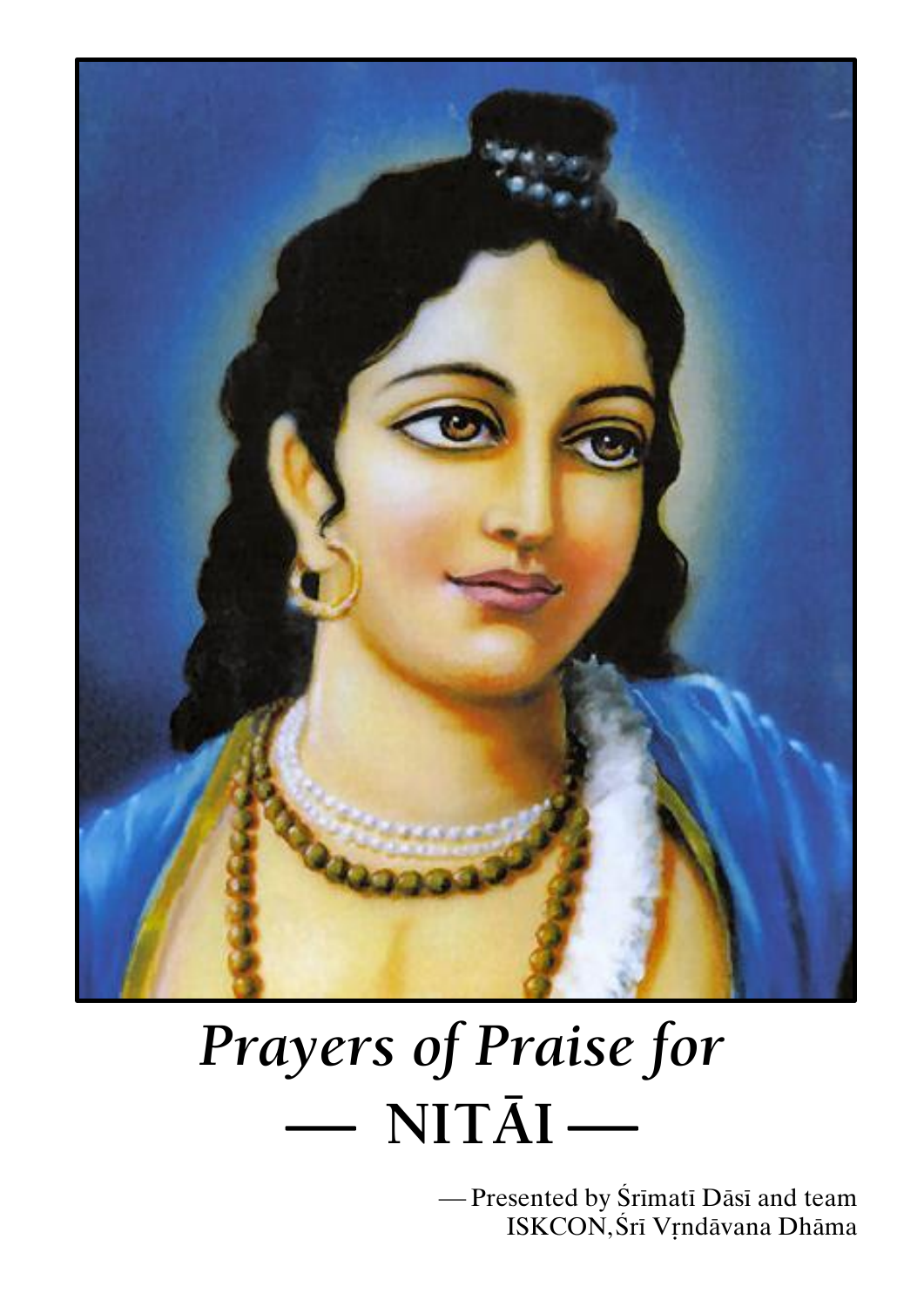#### tomāra krpā vinā keha 'caitanya' nā pāya tumi krpā kaile tānre adhameha pāya

O Nityānanda Rāma! No one can attain the shelter of Śrī Caitanya Mahāprabhu without Your mercy, but if You are merciful, even the lowest of men can attain shelter at His lotus feet. -Śrīla Raghunātha dāsa Gosvāmī, CC Antya 6.131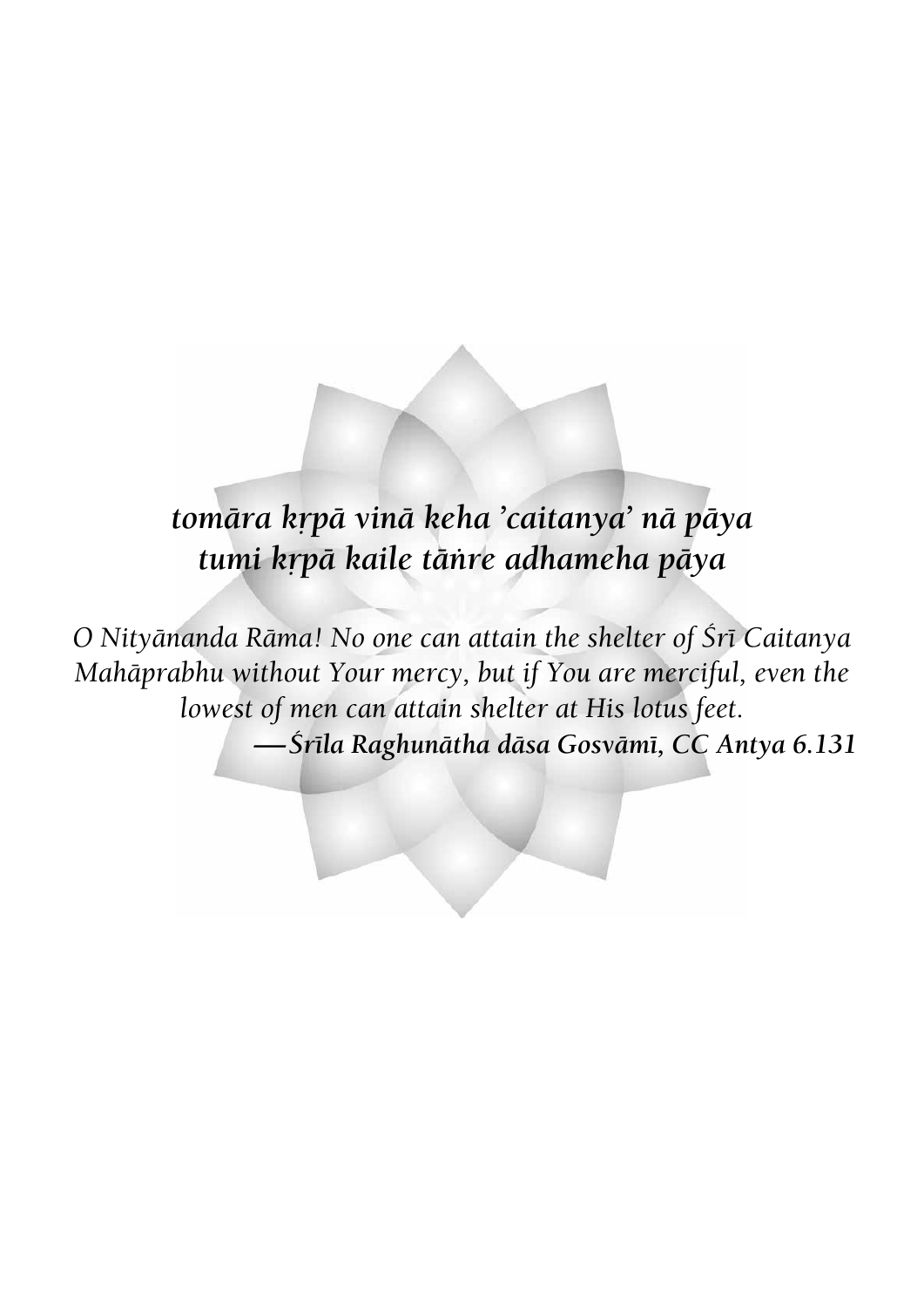### **CONTENTS**

| 2. Srīla Prabhupāda Glorifies All-Merciful Nitāi---------------------------------7 |  |
|------------------------------------------------------------------------------------|--|
|                                                                                    |  |
|                                                                                    |  |
| 5. Oh Śrī Nityānanda Rāma, Please Teach Me to Dance as You Do---------12           |  |

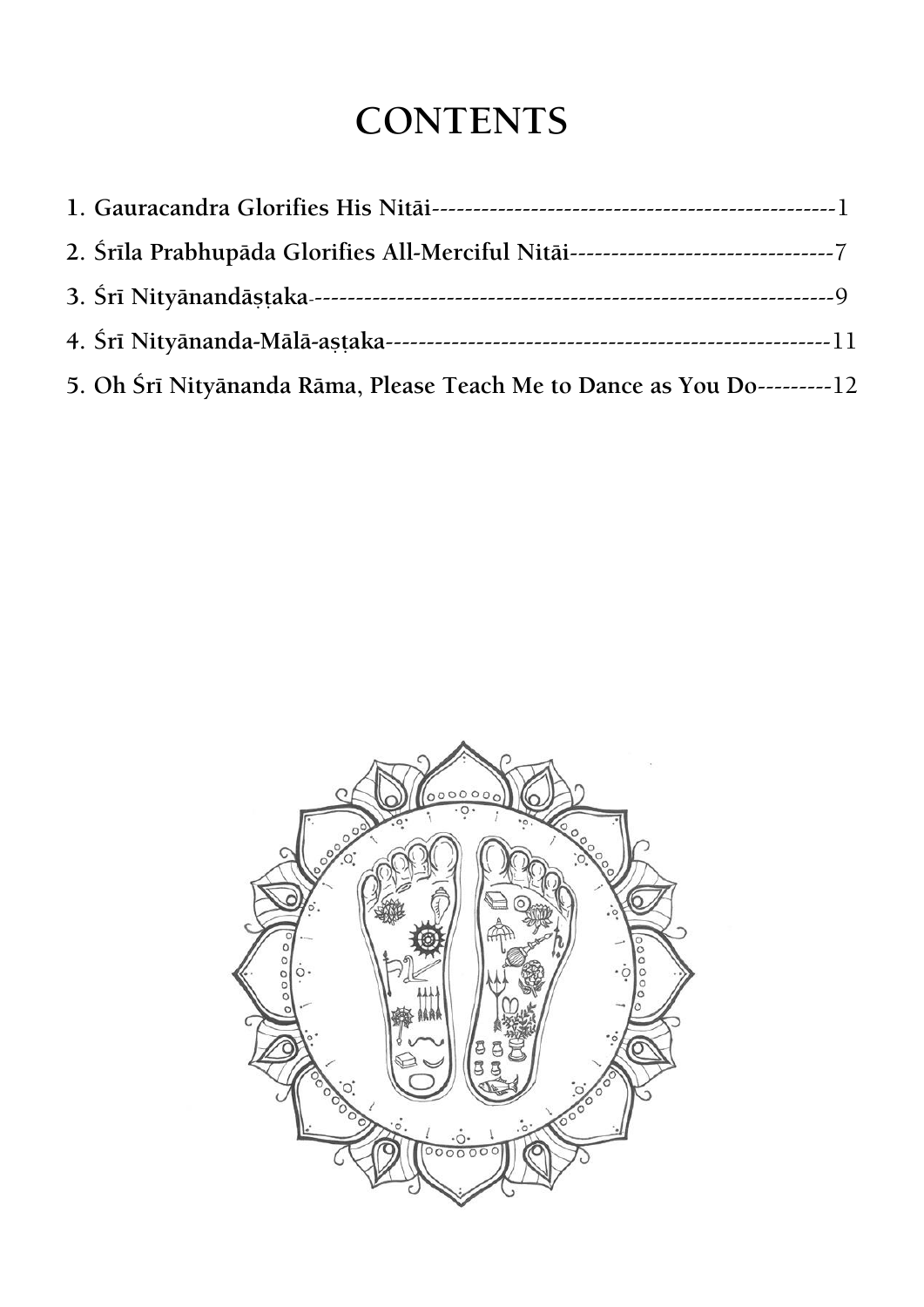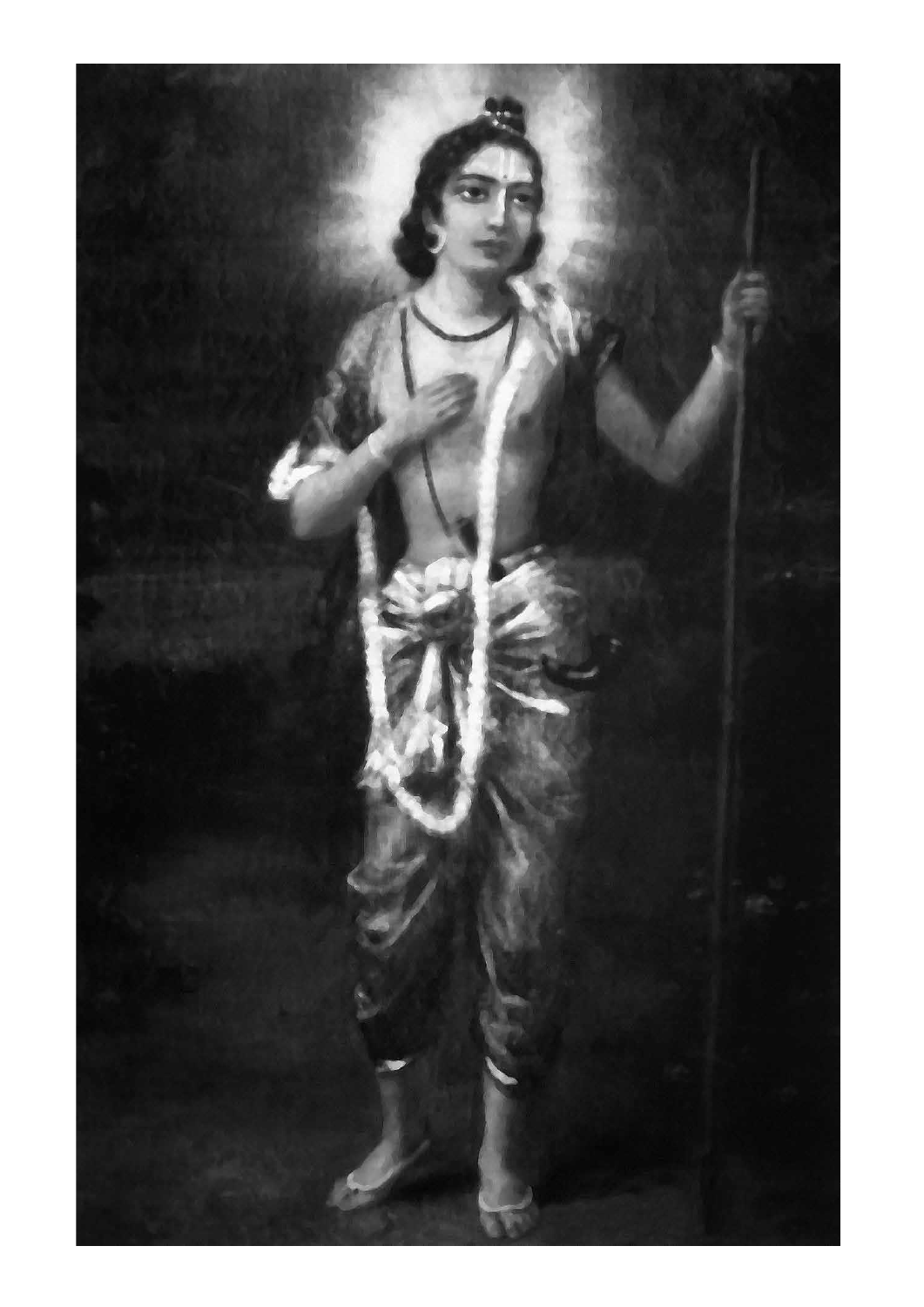# **Gauracandra Glorifies His Nitäi**

**(Excerpts from Çréla Våndävana däsa Öhäkura's** *Çré Caitanya-bhägavata***)**

#### *Çré Nityänanda Räma Arrives in Nadia*

*When Gauracandra's servants finally recognized Him as their eternal master, their hearts became filled with bliss. Then they no longer feared the atheists, and they freely and loudly chanted the names of Krsna at all public places. In the company of their Lord, all the devotees happily engaged day and night in chanting the Holy Name. All His devotees were now together in Nadia — all except Nityänanda. Viçvambhara constantly remembered Nityänanda and was unhappy because of His brother's absence. And Nityänanda, who is nondifferent from Ananta, could understand this.*

*Nityänanda also understood that the Lord had now manifested His true identity. He*  had been waiting in Vrndävana for this moment. And now that it had come, He *immediately went to Navadvépa, where He stayed at the house of Nandana Äcärya.*

*Nandana Äcärya was a* **mahä-bhägavata***. He saw that the bodily effulgence of Nityänanda was equal to that of the sun. Nityänanda appeared as a great* **avadhüta** *with a very large body. He was always grave and most sober and He chanted the*  names of Krsna day and night. He was the abode of Lord Caitanya, incomparable *within the three worlds. Sometimes He roared loudly in His own ecstasy and sometimes He appeared greatly intoxicated, just like an incarnation of Balaräma. His attractive face defeated the beauty of millions of moons, and His enchanting smile was the life and soul of the universe. The effulgence of His teeth defeated that of pearls, and His two broad reddish eyes increased the beauty of His face. His hands stretched down to His knees, and His chest was high. His two soft lotus feet were graceful and expert in movement. He always spoke to everyone with great compassion. Merely by hearing the words from His lotus mouth everyone's material bondage was destroyed.*

*When this Lord Nityänanda arrived in Nadia, inexplicable joy was felt all over the world.*

**—** *Madhya-khanda 3.55-59, 122-132*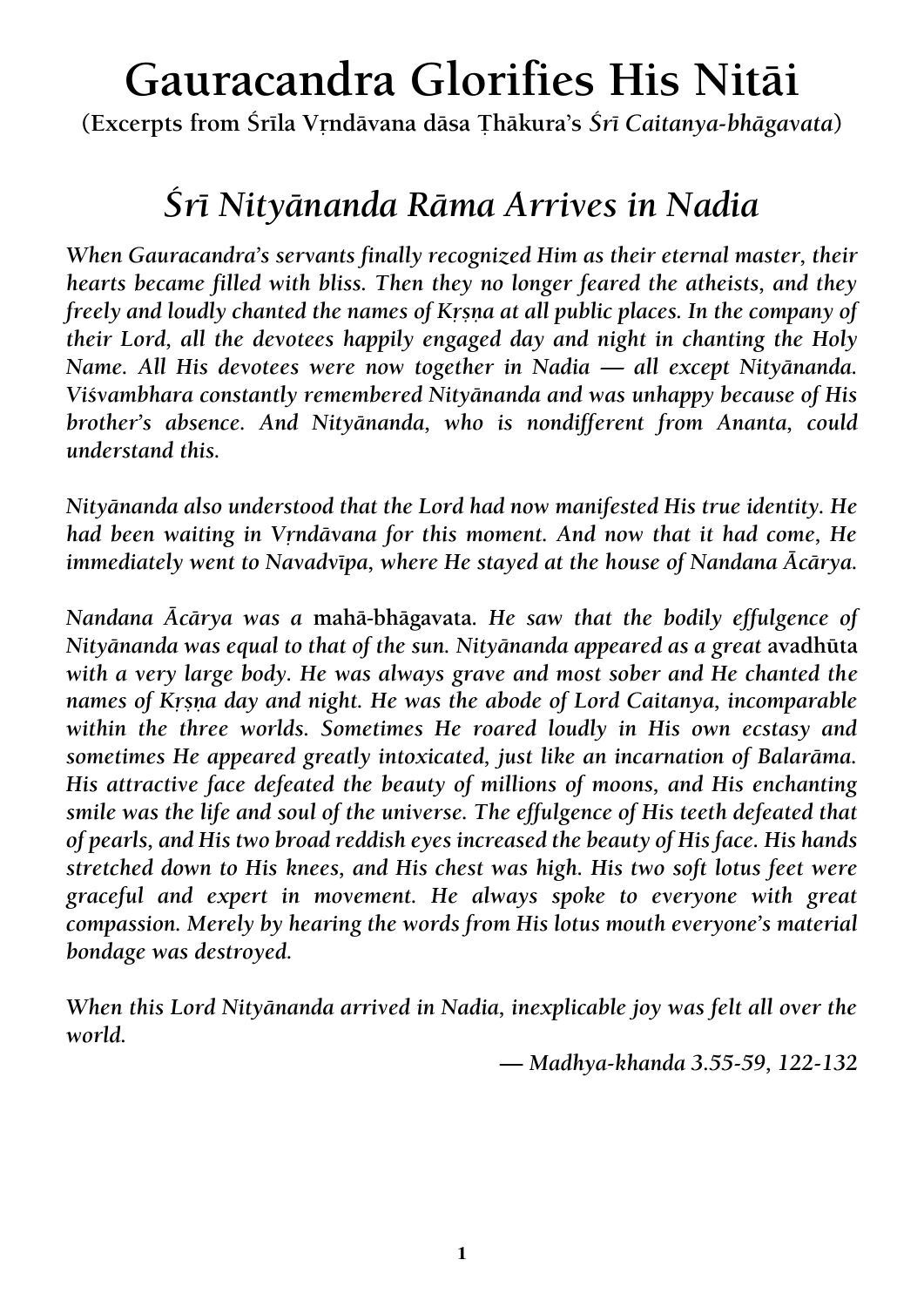### *Viçvambhara Dreams of Nitäi's Arrival*

*When Viçvambhara understood that Nityänanda had arrived, He became unlimitedly joyful at heart.*

*The Lord told everyone, "Today I have seen something wonderful in a dream. A chariot adorned by a flag marked with a palm tree arrived at My doorstep. This transcendental chariot itself is expert in bestowing the essential goal of life upon everyone. Within this chariot I saw someone with a huge body. He held a rod over His shoulder and His movements were unsteady.*

*In His left hand He carried a waterpot wrapped with cane. He was dressed in blue garments and His head was decorated with a blue turban. His left ear was decorated with a charming earring. By His characteristics I could understand that He was none other than Haladhara. He repeatedly inquired, maybe ten or twenty times, 'Is this the house of Nimāi Pandita?'* 

*"He was dressed like an* **avadhüta** *and appeared to be most powerful. Never before have I seen such a personality. I was filled with respect upon seeing Him and asked, 'Oh great personality, who are You?'*

*"He smiled and said, 'I am Your brother. Tomorrow We will meet.'*

*"I became most pleased by hearing His words, and I considered Myself to be one at heart with Him.*

*"Oh my dear devotees! It appears to Me that some great personality has arrived in Nadia. I previously informed you that we would soon meet a very great personality. "O Haridäsa! O Çréväsa! Go immediately and find out who has come."*

*Accepting the order of their Lord, these two* **mahä-bhägavatas** *happily searched throughout Navadvépa.*

**—** *Madhya-khanda 3.137, 141-150, 158-161*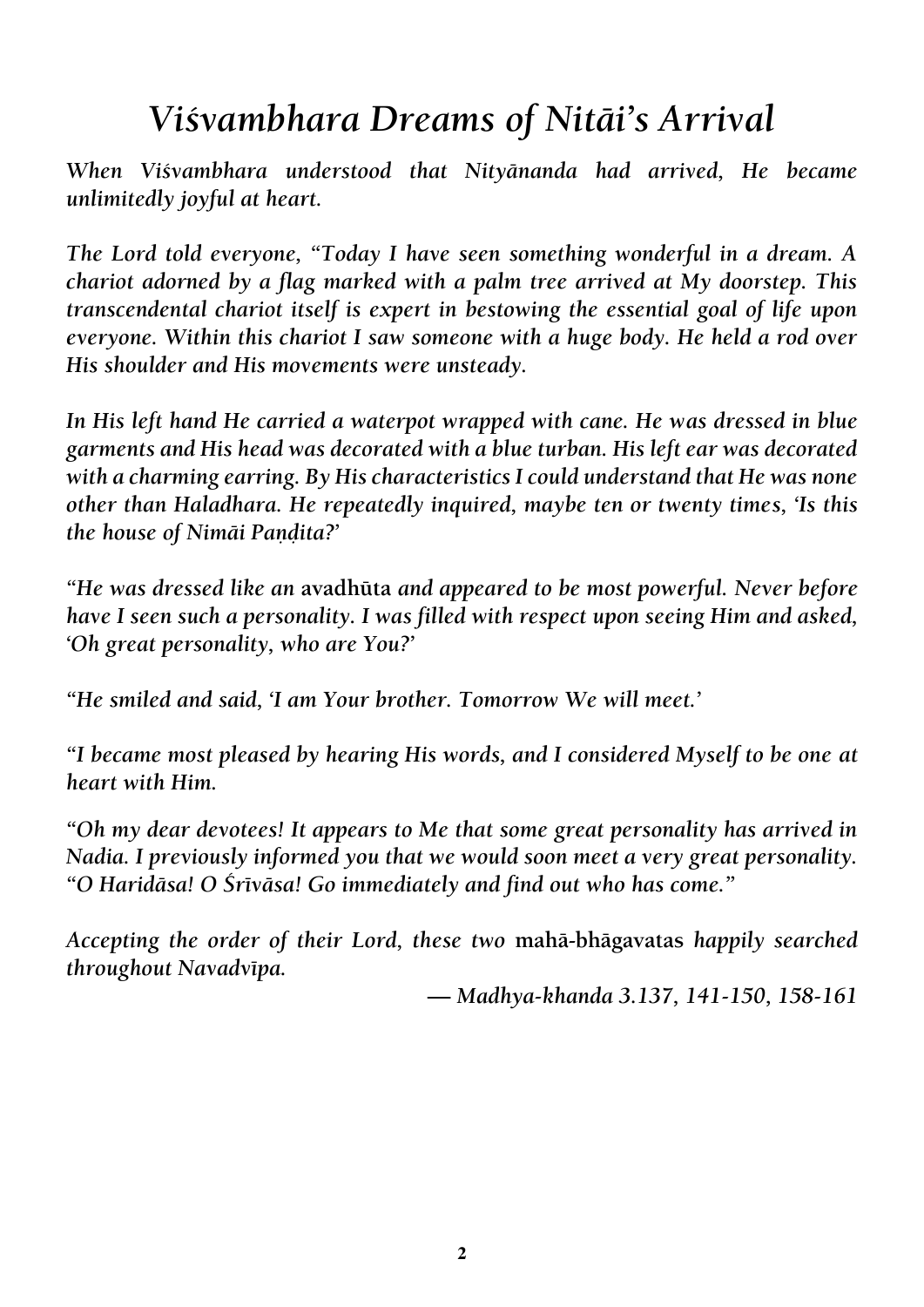### Haridāsa and Śrīvāsa Search for Nitāi but Only *Gauracandra Can Find Him*

*On the order of their Lord, the two* **mahä-bhägavatas** *happily searched throughout Navadvépa. While searching in this way, they confided to each other, "Maybe Lord*  **Sankarsana has come."** 

*Overwhelmed in ecstasy, the two looked all over Nadia for nine hours without finding anyone who matched Gauracandra's description. They then returned to their*  Lord and said, "We haven't found anyone new, or anyone with such special external *features. We have searched all over Navadvipa for nine hours — at the residences of Vaiñëavas,* **sannyäsés***, and* **gåhasthas** *— we even went to the houses of atheists*  who are envious of the Vaisnavas. We have searched everywhere except the villages *outside of Navadvépa."*

*Gauracandra smiled as He heard their report. By this pastime He revealed that Nityänanda is most confidential. One can see Him only when Lord Caitanya reveals Him. Devotees like Śrīvāsa certainly know the truth regarding Nityānanda, but for some curious reason they still could not find Him.*

*After a while the Lord smiled and said, "Everyone come with Me to see Him." And all the devotees happily followed their Lord while repeatedly chanting, "Jaya Krsna, Jaya Krsna!*"

*Çré Gaurasundara led all the devotees directly to the house of Nandana Äcärya. Sitting there was a great jewel-like personality. Everyone saw that His effulgence was like that of millions of suns. No one could understand His internal mood, but He was obviously absorbed in happiness from His meditation and He continually smiled. Understanding His pure devotional mood, Viçvambhara and the devotees offered Him obeisances. Everyone then simply stood there looking at Him in awe and reverence without speaking a word. After some time, Viçvambhara stepped directly in front of Nityänanda, who immediately recognized the Lord of His life.* **—** *Madhya-khanda 3.161-168, 171, 173-181*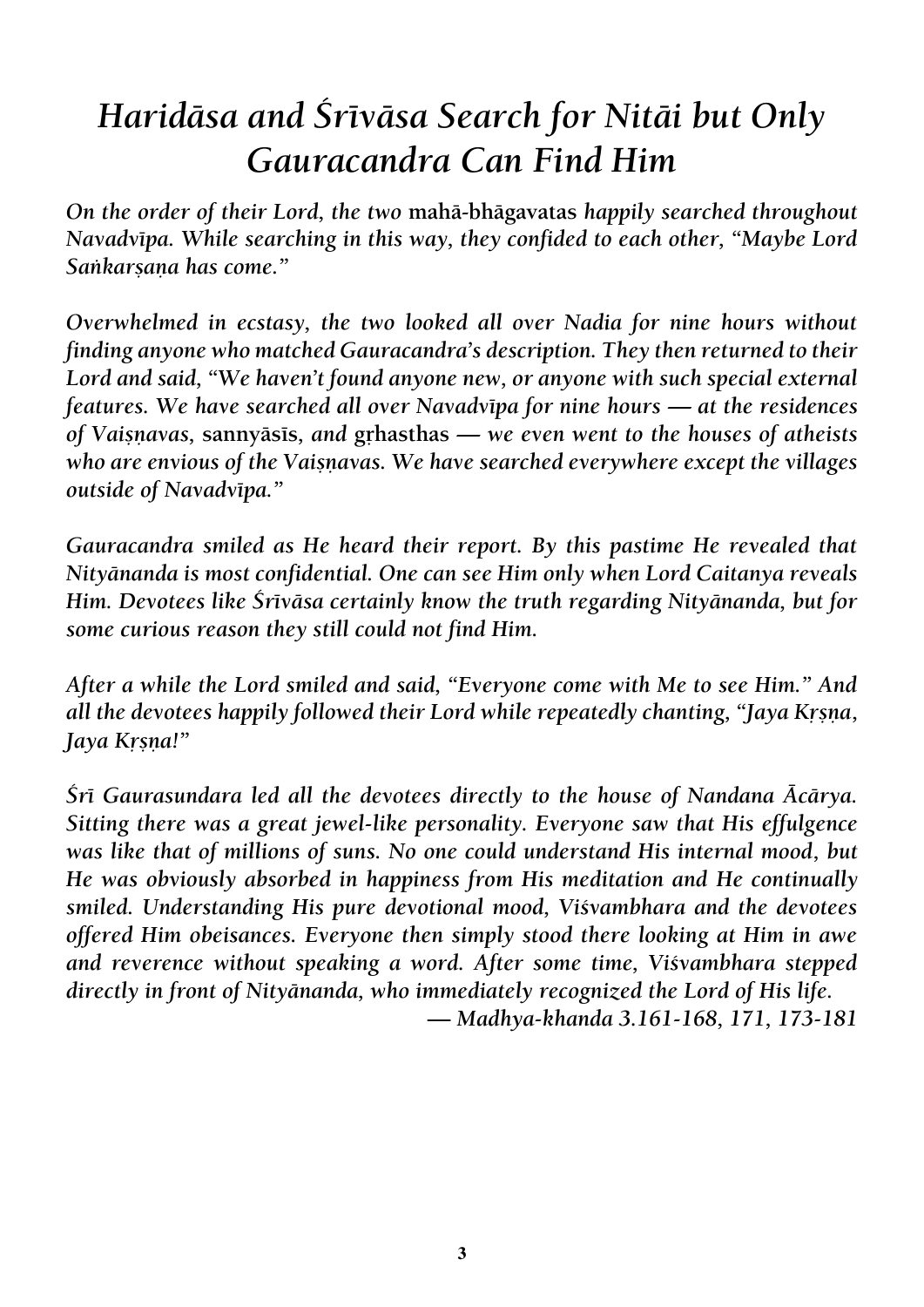#### *Nitäi Recognizes His Eternal Lord*

*The form of Viçvambhara was as attractive as that of Cupid. He was decorated with divine sandalwood pulp, flower garlands, and beautiful garments. As He stood in front of Nityänanda, Nityänanda recognized His worshipable Lord. He became stunned in ecstasy as He stared at the beautiful form of Viçvambhara. He appeared to be licking that exquisite form with His tongue, drinking it with His eyes, embracing it with His arms, and smelling it with His nose. In this way, Nityänanda became stunned — He neither spoke, nor did anything. Everyone there was astonished and didn't know what to do. And so Lord Gauräìga, the life and soul of all, devised a clever means to reveal the identity of Nityänanda.*

*The Lord indicated to Śrīvāsa that he should recite a verse from Śrīmad* Bhägavatam. Understanding the Lord's gesture, Srivasa Pandita immediately *recited a verse in glorification of Krsna's characteristics. "Wearing a peacock feather ornament upon His head, blue* **karëikära** *flowers on His ears, a yellow garment as brilliant as gold, and the* **Vaijayanté** *garland, Lord Kåñëa exhibited His transcendental form as the greatest of dancers as He entered the forest of Vrndāvana, beautifying it with the marks of His footprints. He filled the holes of His flute with the nectar of His lips, and the cowherd boys sang His glories."*

*As soon as Nityänanda heard this verse, He fell to the ground unconscious. When He lost consciousness in ecstasy, Gaurānga instructed Śrīvāsa to continue reciting. Hearing such verses for quite some time, Nityänanda finally regained His consciousness and began to cry. His transcendental madness increased as He heard the continual recitation of verses and He roared so loudly that the sound pierced the universe. He suddenly jumped into the air and fell forcefully to the ground. Everyone there thought that His bones were smashed. What to speak of others, even the Vaisnavas were frightened. They fervently prayed, "O Krsna, please protect Him!"* 

*As Nityänanda rolled on the ground, His entire body became wet with tears of love. He sighed deeply while looking at the face of Viçvambhara. His heart was full of ecstasy, and He repeatedly laughed loudly. One moment He danced, one moment He bowed down, one moment He clapped His hands, and one moment He jumped wonderfully high with His feet together.*

*Seeing His amazing ecstatic madness in love of Krsna, Gauracandra and all the Vaisnavas began to cry in ecstasy. Nityānanda's ecstasy knew no limits and when all the Vaiñëavas failed to hold Him still, Viçvambhara personally took Him in His arms. As soon as Nityänanda was taken onto Viçvambhara's lap, He surrendered His life to His beloved Lord and became motionless. He surrendered His life to whom it belonged and remained inert in His lap, although floating in the waters of Caitanya's love. Just as Laksmana remained in the lap of Rämacandra after being*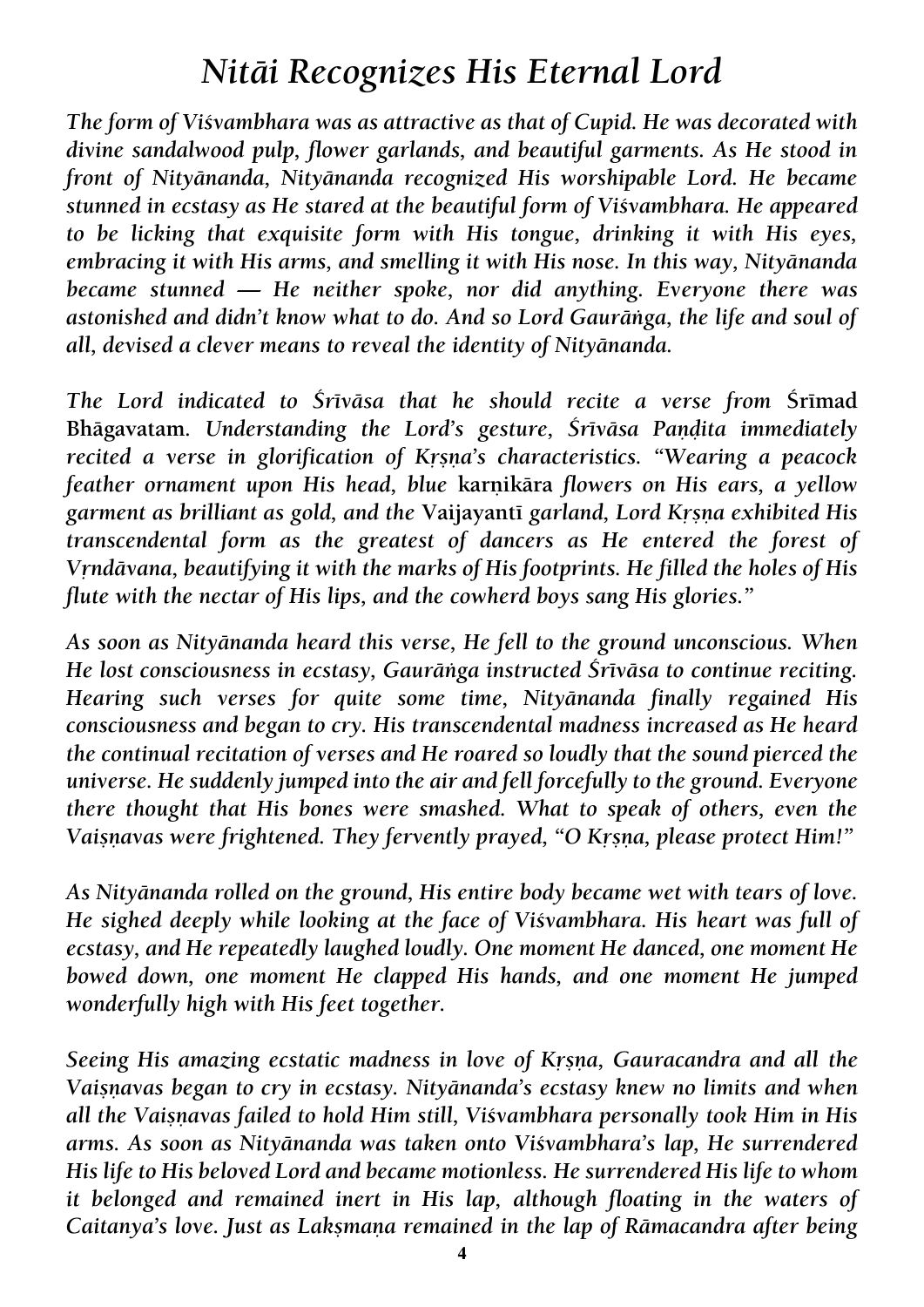*hit by the* **çakti-çela** *arrow, Nityänanda lost consciousness due to being hit by the arrow of ecstatic love. Holding Nityänanda on His lap, Gauracandra began to cry uncontrollably.*

**—** *Madhya-khanda 3.182, 4.1-24*

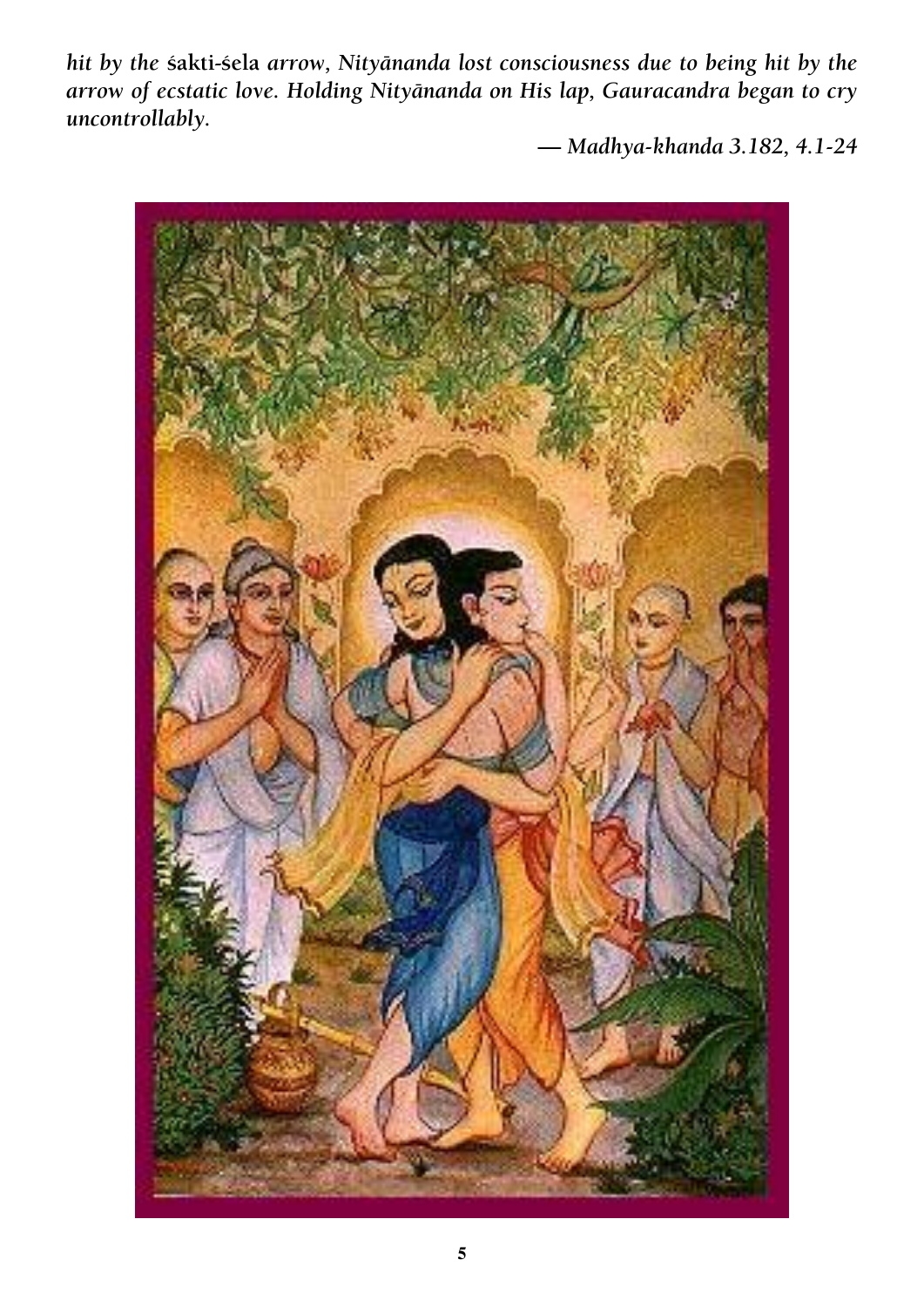#### *Gauracandra Glorifies His Nitäi*

*As Nityänanda and Gauracandra gazed at each other, They did not speak a word. Tears flowed freely from Their eyes and flooded the earth. They were simply absorbed in the happiness of seeing each other.*

*Viçvambhara said, "Today is an aupicious day for Me, for I have personally seen pure devotional service, which is the essence of the four* **Vedas***. I understand that You are the full potency of Godhead. Only by worshiping You can a living entity attain devotional service to Kåñëa. You are able to purify the fourteen worlds. Your confidential characteristics are inconceivable and unfathomable. Who is qualified to recognize You, for You are the personified wealth of krspa-prema. If a person associates with You for even a moment, he will be delivered even if he has committed millions of sinful activities. I have now understood that Krsna will deliver Me, because He has given Me Your association. By some great good fortune I have seen Your lotus feet. Just by worshiping You I will achieve the wealth of love for Krsna." Lord Gauräìga was fully absorbed as He incessantly offered such heartfelt prayers to Nityänanda.*

*The greatly overwhelmed Nityänanda then reciprocated with His Lord by displaying the mentality of a child. He spoke with the restlessness of a young boy. He understood that Gauracandra was His eternal master, and so He folded His hands and humbly spoke. He was very embarrassed hearing the Lord glorify Him, and so He very tactfully countered the Lord's statements.*

*Nityänanda said, "I have visited many holy places and seen various sites connected with Lord Krsna. But I could only see the place, I could not see Krsna. Then I inquired from some responsible people why all the altars in the temples were empty. I* asked them, *'O brothers, where has Krsna gone?'* 

*"They said, 'Kåñëa has gone to Gauòa-deça. He returned just a few days ago from His visit to Gayä.'*

*"I heard that in Nadia there is extensive congregational chanting of Lord Hari's glories. Someone said, 'Lord Näräyaëa has taken birth there.' I have also heard that even very sinful people are delivered in Navadvipa, therefore I, being most sinful, have come here to receive Your mercy."*

*In reply Gaurasundara gently said with a smile, "We are all very fortunate to have a great devotee like You among us. We consider that today our lives have become successful for we have seen Your flowing tears of* **prema***."*

**—** *Madhya-khanda 4.32-34, 37-43, 46-56*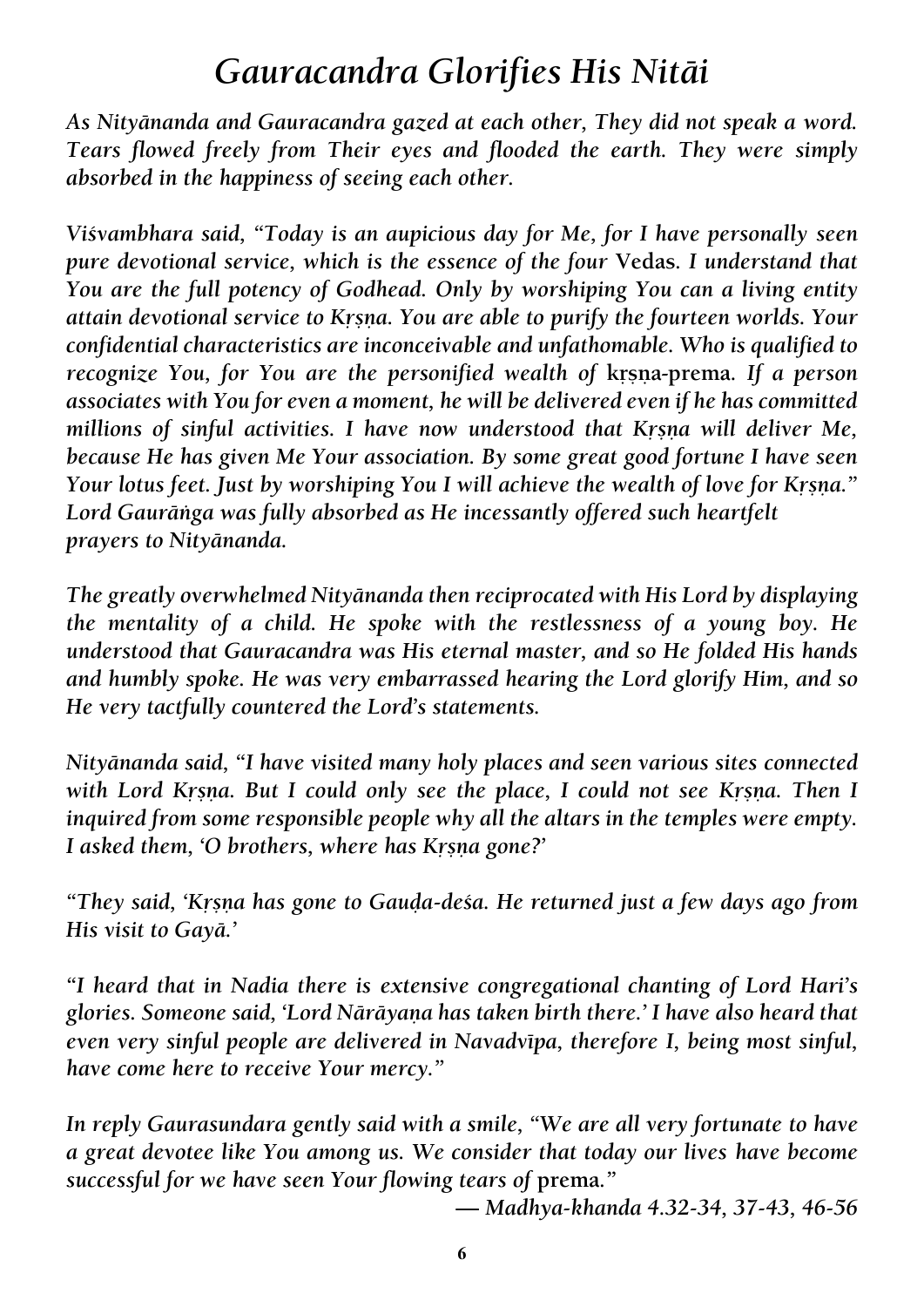# $\overline{\text{Sril}}$  Prabhupāda Glorifies **All-Merciful Nitäi**

**(Excerpts from Çréla Prabhupäda's life-giving commentary on Çréla Narottama Däsa Öhäkura's famous** *nitäi-pada kamala* **bhajana)**

#### *Please Take Shelter of Lord Nityänanda*

*Çréla Narottama Däsa Öhäkura advises that* nitäi-pada*, the lotus feet of Lord Nityänanda (*kamala *means "lotus," and* pada *means "feet"), are a shelter where one*  will get the soothing moonlight not only of one, but of millions of moons. We can just *imagine the aggregate total value of the soothing shine of millions of moons. In this material world (*jagat*), which is progressing toward hell, there is always a blazing fire, and everyone is struggling hard without finding peace; therefore, if the world wants to have real peace, it should take shelter under the lotus feet of Lord Nityänanda, which are cooling like the shining of a million moons.* Juräya *means "relief." If one actually wants relief from the struggle of existence and actually wants to extinguish the blazing fire of material pangs, Narottama däsa Öhäkura advises, "Please take shelter of Lord Nityänanda."*

#### *By His Mercy We Can Attain Çré Çré Rädhä-Kåñëa*

*What will be the result of accepting the shelter of the lotus feet of Lord Nityänanda? Çréla Narottama Däsa Öhäkura says*, heno nitäi bine bhäi*: unless one takes shelter under the shade of the lotus feet of Lord Nityānanda, rādhā-krsna pāite nāi* — *it will be very difficult for him to approach Rādhā-Krsna. The aim of this Krsna consciousness movement is to enable us to approach Rādhā-Krsna and associate with the Supreme Lord in His sublime pleasure dance. Narottama däsa Öhäkura advises that if one actually wants to enter into the dancing party of Rādhā-Krsna, he must accept the shelter of the lotus feet of Lord Nityänanda.*

### *Please Don't Spoil This Precious Gift of Human Life*

*Then Çréla Narottama Däsa Öhäkura says,* se sambandha nähi Sambandha *means "connection" or "contact." Anyone who has not contacted a relationship with Nityänanda is understood to have spoiled his human birth. In another song also, Narottama däsa says*, hari hari bifale janama goìäinu*: anyone who does not approach Rädhä-Kåñëa through a relationship with Nityänanda has uselessly spoiled his life.* Båthä *means "useless," janma means "life,"* tä'r *means "his," and*  sambandha *means "relationship." Anyone who does not make a relationship with Nityänanda is simply spoiling the boon of his human form of life. Why is he spoiling*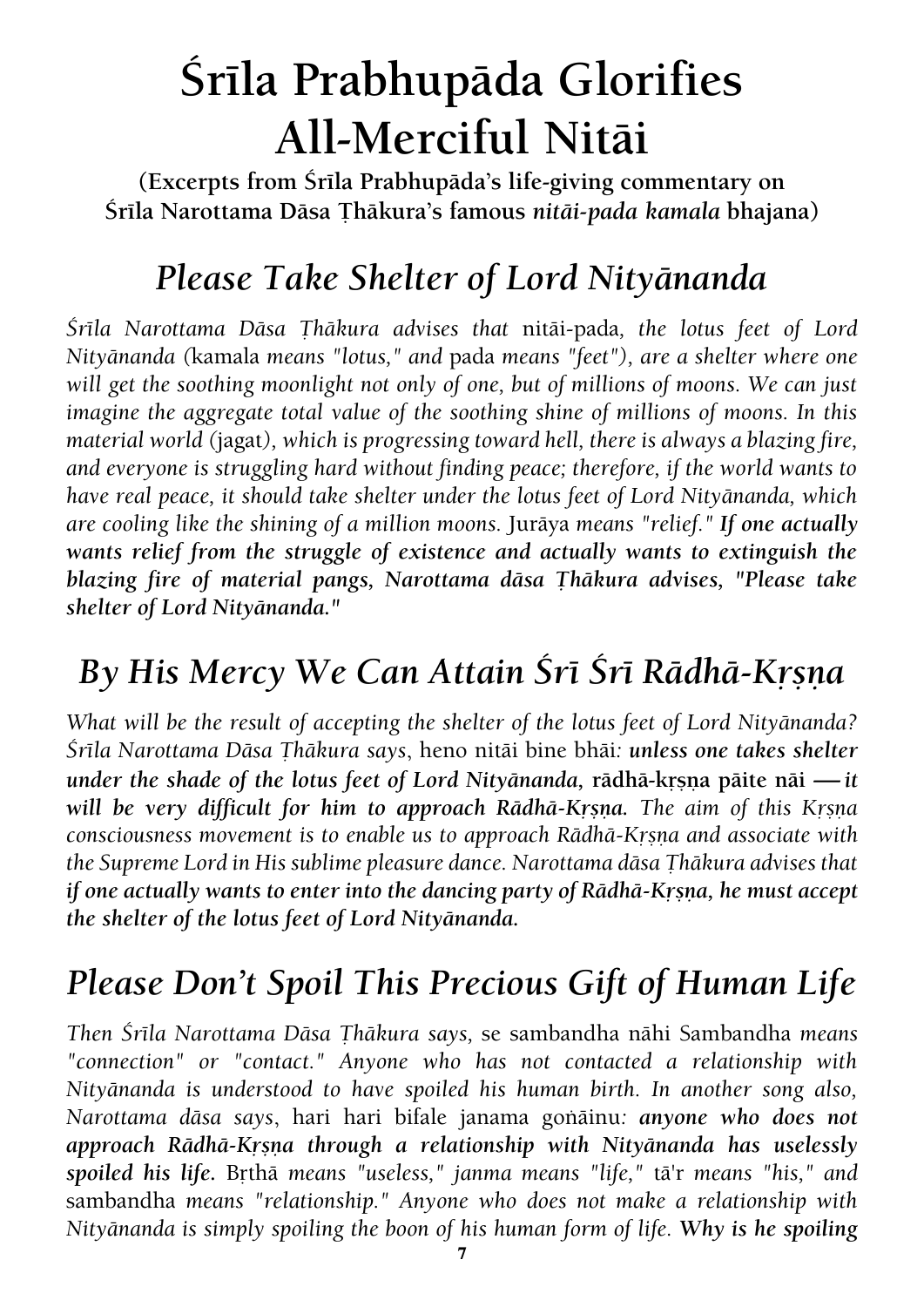*it?* Sei paçu boro duräcär*. Sei means "that,"* paçu *means "animal," and* duräcär *means*  "misbehaved" or "the most misbehaved." Without elevation to Krsna consciousness *through the mercy of Lord Caitanya and Nityänanda, life is simply spoiled in the animal propensities of sense gratification.* 

#### *Nothing Temporary Can Give Permanent Shelter*

*So what are they doing?* Nitäi nä bolilo mukhe*. Since they do not know who Nityänanda is, they never say the names of Lord Nityänanda and Lord Caitanya.*  Majilo samsāra-sukhe. Majilo *means "becomes absorbed." They become absorbed in so-called material enjoyment. They don't care who Lord Caitanya and Nityänanda are, and therefore they go deep down into material existence.* Vidyä-kule ki koribe tär*: if one has no connection with Nityānanda, and if he does not come to Krsna consciousness, his* vidyä*, or his so-called academic education, and* kula*, birth in a high family or great nation, will not protect him. Regardless of whether one is born in a very big family or nation or has a very advanced academic education, at the time of death nature's*  law will act, his work will be finished, and he will get another body according to that *work.*

### *But Nitäi's Lotus Feet Offer Eternal Shelter Please Take Shelter of Nitäi!*<sup>⎯</sup>

*One should not misunderstand and think that as he has caught hold of* mäyä*, similarly the lotus feet of Nityänanda may also be something like that* mäyä*, or illusion. Therefore Narottama dāsa confirms, nitāi-carana satya: the lotus feet of Nityānanda are not illusion; they are a fact.* Tähära sevaka nitya*: and one who engages in the transcendental loving service of Nityänanda is also transcendental. If one engages in the transcendental loving service of Nityānanda in Krsna consciousness, he immediately achieves his transcendental position on the spiritual platform, which is eternal and blissful. Therefore he advises,* nitäi-pada sadä koro äça*: always try to catch (hold of) the lotus feet of Lord Nityänanda.*

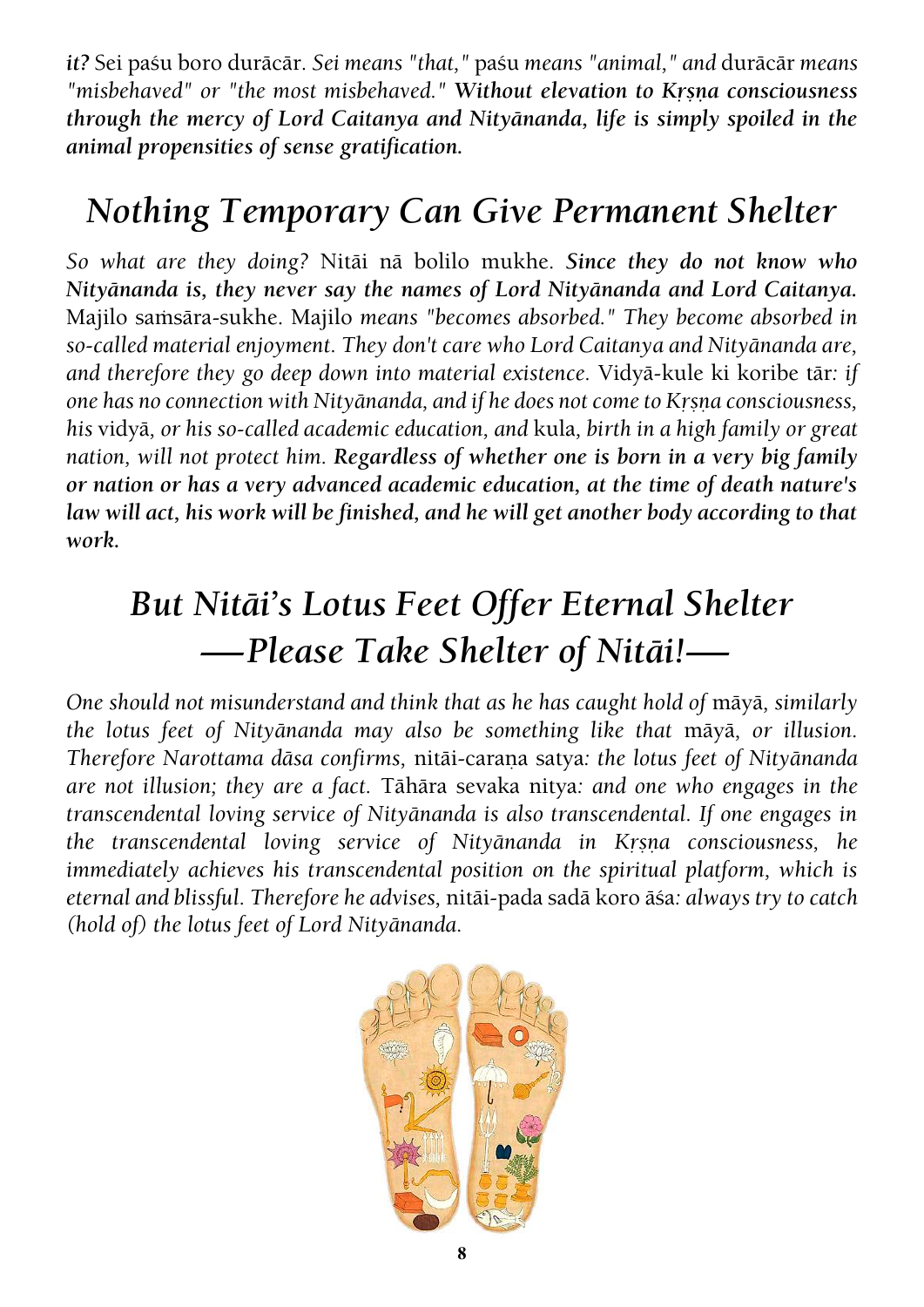#### **ŚRĪ NITYĀNANDĀȘȚAKA Çréla Våndävana däsa Öhäkura**

*sarac-candra-bhräntià sphurad-amala-käntià gaja-gatià hari-premonmattaà dhåta-parama-sattvaà smita-mukham* sadāghūrnan-netram kara-kalita-vetram kali-bhidam *bhaje nityänandaà bhajana-taru-kandaà niravadhi*

I perpetually worship Śrī Nityānanda Prabhu, the root of the *krsna-bhakti* tree, whose bright face mocks the full autumn moon, whose pure complexion glistens, whose gait is like that of a maddened elephant, who is always intoxicated in *krsna-prema*, who embodies pure spiritual energy, whose face holds a gentle smile, whose eyes are always rolling due to His absorption in *krsna-prema*, whose lotus hand holds a glowing staff, and who, by the performance of *nāma-sankirtana*, pierces the influence of Kali-yuga.

> *rasänäm ägäraà svajana-gaëa-sarvasvam atulaà tadéyaika-präëa-pramita-vasudhä-jähnava-patim sadä-premonmädaà param aviditaà manda-manasäm bhaje nityänandaà bhajana-taru-kandaà niravadhi*

I perpetually worship Śrī Nityānanda Prabhu, the root of the *krsna-bhakti* tree, who is the mainstay of all the *rasas*, who is everything to His devotees, who is beyond compare, who is the master of both Vasudhä and Jähnavä-devi, who consider Him more dear than their own lives, who is always maddened by *krsna-prema*, and who is unknown to those of meagre intelligence.

> *çacé-sünu-preñöhaà nikhila-jagad-iñöaà sukha-mayaà kalau majjaj-jivoddharana-karanoddāma-karunam harer äkhyänäd vä bhava-jaladhi-garvonnati-haraà bhaje nityänandaà bhajana-taru-kandaà niravadhi*

I perpetually worship Srī Nityānanda Prabhu, the root of the *krsna-bhakti* tree, who is very dear to Śrī Śacinandana, who is worshiped by the entire universe, who is the embodiment of happiness, who possesses infinite mercy for delivering the souls who are drowning in the age of Kali, and who, by the performance of *śri-harināma-sankīrtana*, destroys the false pride of the ocean of repeated birth and death.

> *aye bhrätar néëäà kali-kaluñiëäà kià nu bhavitä tathä präyaçcittaà racaya yad-anäyäsata ime vrajanti tväm itthaà saha bhagavatä mantrayati yo bhaje nityänandaà bhajana-taru-kandaà niravadhi*

I perpetually worship Srī Nityānanda Prabhu, the root of the *krsna-bhakti* tree, who said to Śrī Krsna Caitanya, "Oh brother Gaurānga! What will be the destination of the sinful souls of Kali-yuga and how will they be redeemed? Please devise a method by which they will easily attain You."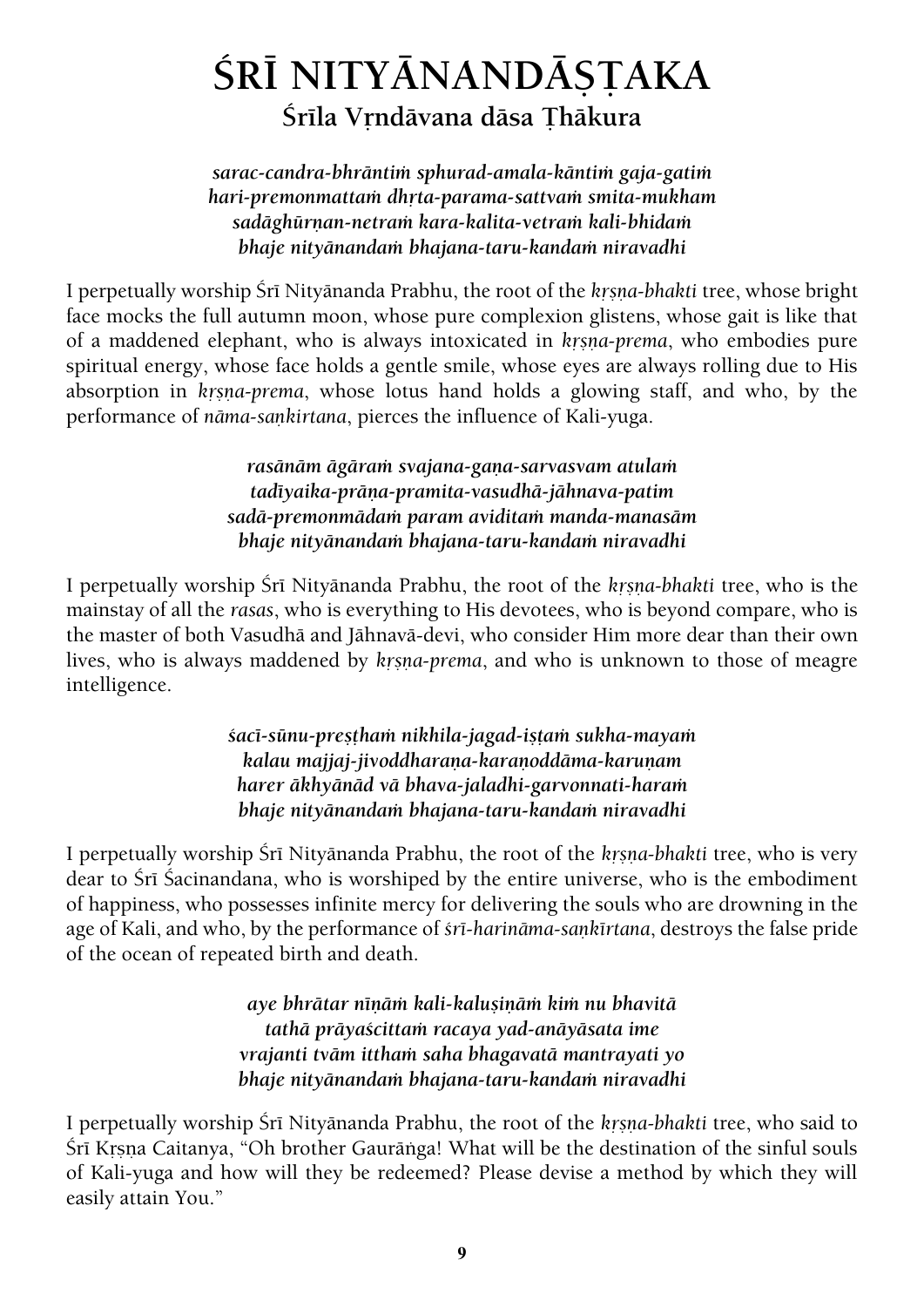#### *yatheñöhaà re bhrätaù kuru hari-hari-dhvänam aniçaà tato vaù saàsärämbudhi-taraëa-däyo mayi laget idam bāhu-sphotair atati ratayan yah pratigrham bhaje nityänandaà bhajana-taru-kandaà niravadhi*

I perpetually worship Srī Nityānanda Prabhu, the root of the *krsna-bhakti* tree, who wandered around Bengal and, approaching the door of each and every home, threw open His arms and exclaimed, "O brothers! All of you should eternally perform *śrī-harināmasaìkértana* together. By doing so, I will take the responsibility to deliver you all from the ocean of material existence."

#### *balät saàsärämbhonidhi-harana-kumbhodbhavam aho* satām śreyah-sindhūnnati-kumuda-bandhum samuditam *khala-çreëé-sphürjit-timira-hara-sürya-prabham ahaà bhaje nityänandaà bhajana-taru-kandaà niravadhi*

I eternally worship Srī Nityānanda Prabhu, the root of the *krsna-bhakti* tree, who is the Agastya Muni who forcibly swallows the ocean of repeated birth and death, who is a rising full moon which increases the ocean of the saintly persons' welfare, and who is a sun which dissipates the darkness of ignorance cast by the various classes of miscreants.

#### *naöantaà gäyantaà harim anuvadantaà pathi pathi vrajantaà paçyantaà svam api na dayantaà jana-gaëam prakurvantaà santaà sa-karuëa-dåg-antaà prakalanäd bhaje nityänandaà bhajana-taru-kandaà niravadhi*

I eternally worship Śrī Nityānanda Prabhu, the root of the tree of *krsna-bhakti*, who wandered on every path in Bengal dancing, singing, and calling out "*Hari bol*! *Hari bol*!" and who lovingly bestowed merciful sidelong glances upon those who were not even compassionate to their own selves.

#### *su-bibhräëaà bhrätuù kara-sarasijaà komalataraà* mitho vaktrālokocchalita-paramānanda-hrdayam *bhramantaà mädhuryair ahaha madayantaà pura-janän bhaje nityänandaà bhajana-taru-kandaà niravadhi*

I eternally worship Sri Nityānanda Prabhu, the root of the *krsna-bhakti* tree, who held the supremely soft lotus-hand of His brother Śrī Gaurānga Mahāprabhu, whose heart became filled with the highest bliss when the two brothers gazed into each other's eyes, and who wandered here and there delighting the townspeople with His sweetness.

#### *rasänäà ädhäraà rasika-vara-sad-vaiñëava-dhanaà rasägäraà säraà patita-tati-täraà smaraëataù paraà nityänandäñöakam idam apürvaà pathati yaù* tad-anghri-dvandvābjam sphuratu nitarām tasya hrdaye

May Śrī Nityānanda Prabhu place His lotus feet in the heart of one who lovingly recites this unprecedented *nityānandāstaka*, which is the reservoir of *rasa*, the greatest treasure of the most exalted of *rasika* Vaisnavas, and the storehouse of the essence of *bhakti-rasa*.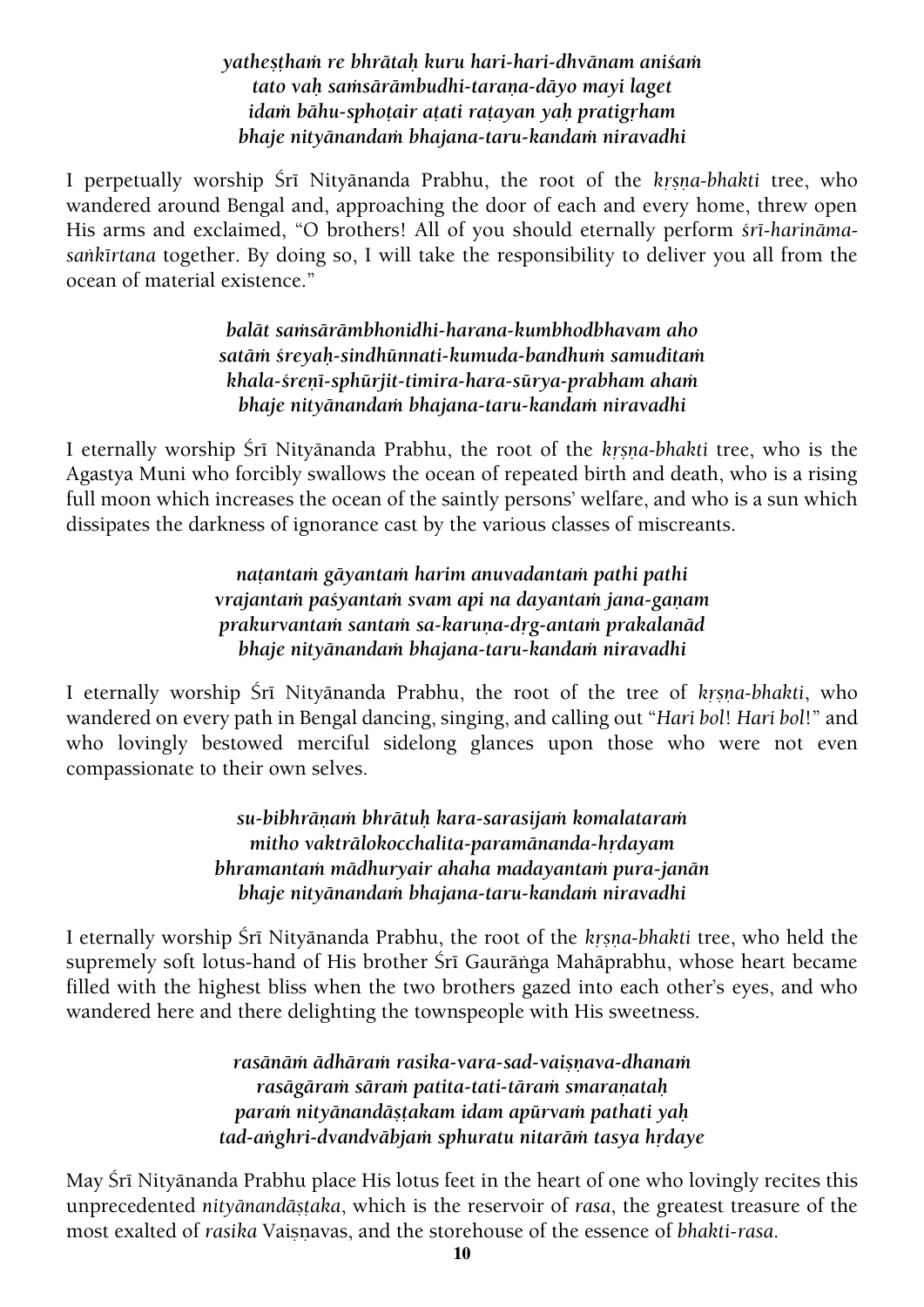### ŚRĪ-NĪTYĀNANDA-MĀLĀ-ĀȘTAKA *A garland of eight prayers to Lord Nétyänanda*

**O my beloved Nétyänanda Räma!** Please accept my most humble obeisances in the *cintämaëi*  dust of Your divine, soft lotus feet. All glories to You, the most merciful! All glories to You, whose eyes are so blinded by *prema* that You cannot see the difference between the pious and the sinner, the faithful and the offender. All glories to You whose mercy is causeless and endless! All glories to You, the dearmost associate of the Lord of my heart.

**O my beloved Nitäi!** You are the source and the nourisher of the *jéva*. I am one of Your fallen *jivas*. Please pick me up and place me safely in the dust of Your lotus feet. How happy Your Gaura will be if You do this! At the end of the day when You give Your preaching report, He will be so pleased to hear that You have rescued yet another Jagäi Mädhäi. For His pleasure, and my benefit, please claim me as Yours!

**O my beloved Nitäi!** It is You who live within my heart as Supersoul. Please empower me to know and love You, to realize that You are my master, friend, *guru*, guide – everything. Please empower me to hear only Your voice, and to follow its dictates with pure love for You and Your Lord.

**O my beloved Nitäi!** It is Your *sandhiné çakti* we call the holy *dhäma*. Please empower me to live and serve within Your *dhäma* purely and offenselessly, for Your Gaura's pleasure. Please be kind upon me!

**O my beloved Nitäi!** You are the source of the spiritual and material worlds, as well as the source of all *jévas*. The material elements are also Yours, and You are their controller. Please empower me to factually realize what is spirit, what is matter, and who I am. Please free me soon from the contaminated consciousness that has me convinced that this subtle and gross body can influence and control me. Please free me from material consciousness by training and shaping me as an eternal servant of Your beloved Gaura Hari. Please be kind upon me.

**O my beloved Nitäi!** It is You who manifest as the Holy Name. Please empower me so that I can fully trust, taste, and serve Näma Prabhu, for Your Lord's pleasure. You can give that *prema* which follows in the footsteps of the *gop* is of Vraja headed by Śrimati Rādhārāni. I am so greedy for this treasure, but I don't have enough wealth to purchase it. Please be kind and give me this wonderful touchstone as a gift. It is Yours to give. Please give it to me, a beggar at Your feet.

**O my beloved Nitäi!** You are *ädi-guru*; both the *dékñä* and *çikñä gurus* are manifestations of Your mercy. Please be kind to me, Your blind fool. Please empower my desiring, thinking, feeling, willing, speaking and doing to resonate in perfect harmony with the teachings of Your beloved Mahäprabhu, and His beloved Prabhupäda. I am fully dependent on You. I have no potency to call my own. Please be kind upon me.

**O my beloved Nitäi!** You are the Supreme Personality of Servitor Godhead. You know best how to serve and please Mahäprabhu. Please accept me as Your student and teach me the ways of Divine Love.

- Śrīmatī Dāsī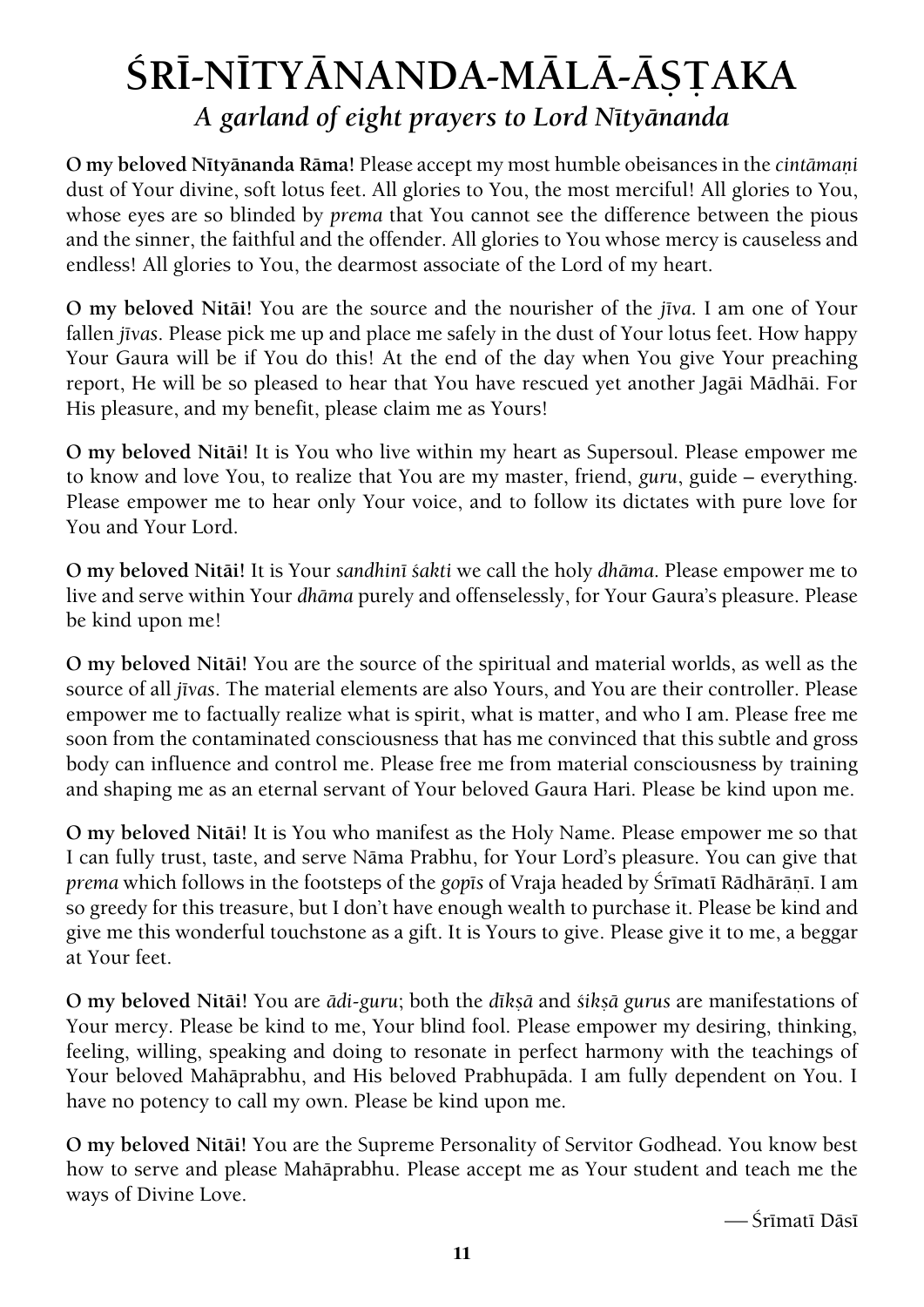## **Oh Çré Nityänanda Räma, Please Teach Me to Dance as You Do**

Dear Nityänanda Räma,

The Lord of Your heart is eternally present in four places:

At Çréväsa-aìgana during *Näma-saìkértana*.

 $\mathbb{Z}^3$  Where Sacimata is cooking.

**&& Where Rāghava Pandita's sister, Damayantī is cooking for Him.** 

 $\mathbb{Z}^2$  and where You are dancing.

Why is Gauracandra so attracted to Your dancing?

**Is it because You are exquisitely beautiful?** 

Is it because You are a master dancer, and perfected in the 64 arts?

Is it because You are His big brother, and He loves You so much?

- $\mathbb{S}^{\mathbb{S}}$  Or is it because You are Mahā-Sankarṣaṇa, the shelter of the spiritual energy and all *jivas*, the cause of all causes, and the abode of all opulences?
- **Example Perhaps it's because in Your form of Lord Sesa You sing the glories of His Syama with** Your thousands of mouths and ingeniously choose to serve Him by manifesting as His umbrella, slippers, bedding, pillow, garments, resting chair, residence, sacred thread and throne.
- $\mathbb{S}\$  Maybe it's because You personify His compassionate nature by appearing as the *siks* $\bar{a}$ , *diksā and caitya guru for all those sincerely aspiring to love and serve Him.*

Hmm! What's the heart of the matter? What is it that really attracts Gauracandra to Your dancing?

My heart tells me that what really attracts Gaura is that Your heart pulsates not only with a limitless desire to serve and please Him, but with an overwhelming desire to fulfil His every desire. You know and want nothing but service to Him. You live and breathe only for Him. You are indeed the very source of *sevä-bhäva* — despite Your inconceivable potencies and opulences.

Oh, Śrī Nityānanda Rāma, I am also dancing. But I'm a dancing dog, always eager to serve my senses — not Gaura's. I dance like a puppet — mindless and heartless — and the three modes are the strings that direct my dance performance.

For so long I have consoled myself with the thought that at least I'm trying to be Srila Prabhupäda's dancing dog. But deep, deep in my heart, I also want to dance for the pleasure of Your Gauracandra.

Oh, Šrī Nityānanda Rāma, please accept me as Your sold-out servant and teach me the ways of Divine Love. Let me also live and breathe only for Your Gaura's pleasure -And for the pleasure of Your beloved Srila Prabhupāda.

Oh, Śrī Nityānanda Rāma, please teach me to dance as You do!

— Śrīmatī Dāsī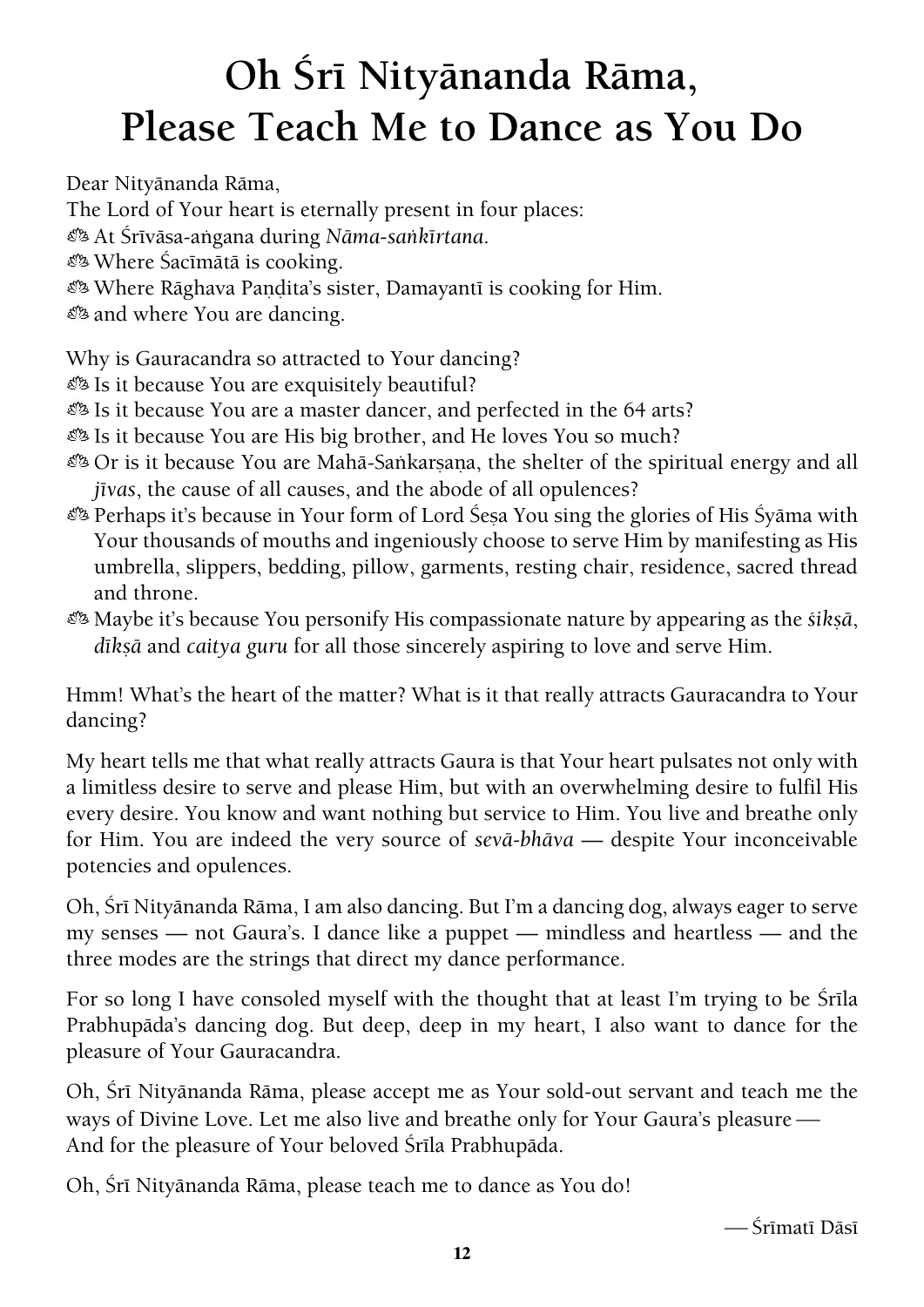#### mora māthe pada dhari' karaha prasāda nirvighne caitanya pāṅa—kara āśīrvāda

O Nityānanda Rāma! Placing Your feet on my head, give me the benediction that I may achieve the shelter of Srī Caitanya Mahāprabhu without difficulty. I pray for this benediction. - Śrīla Raghunātha dāsa Gosvāmī, CC Antya 6.133